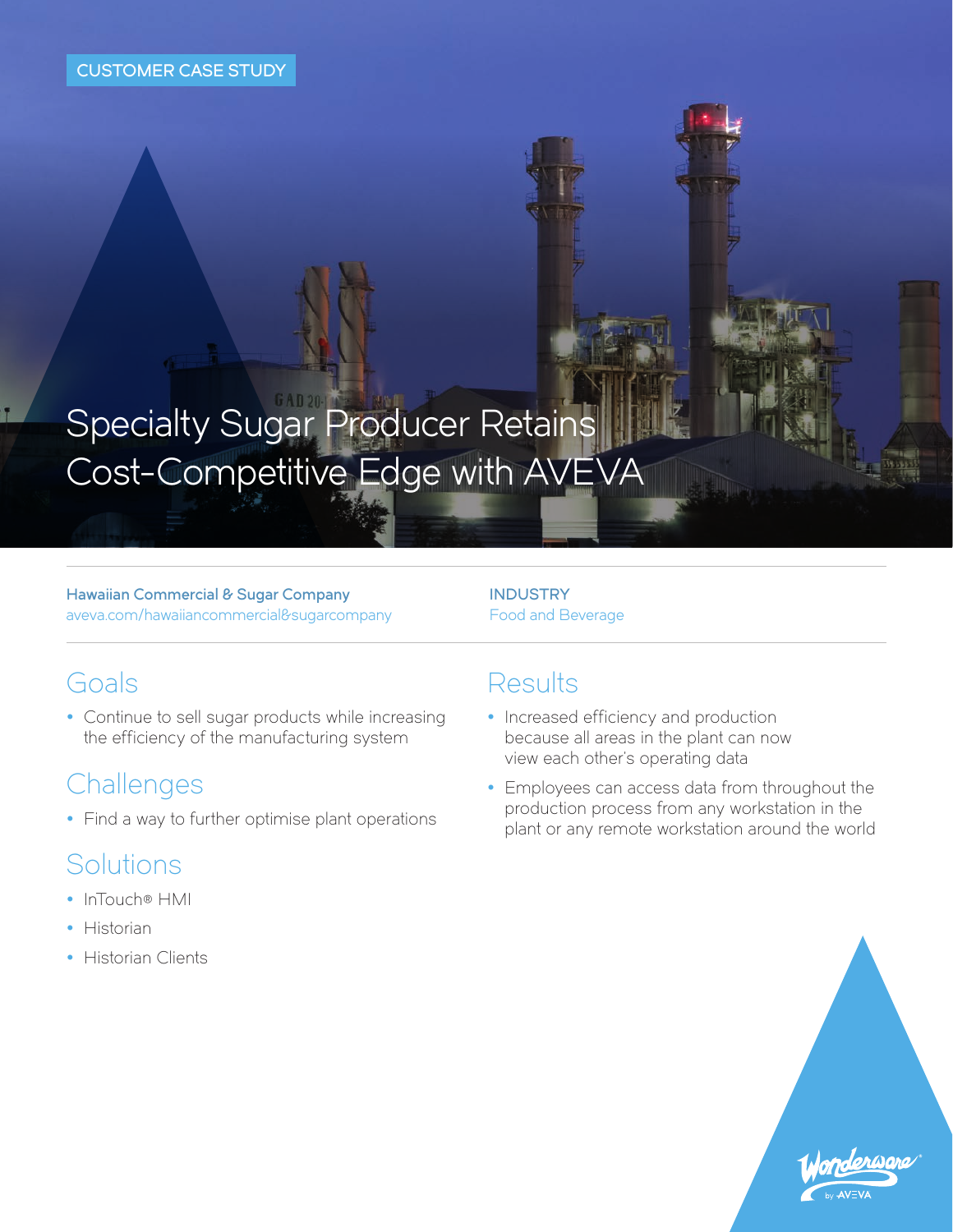PUUNENE, Hawaii – Sucrose, or table sugar, has been pleasing the human species for as long as 12,000 years. One historical theory holds that its first known source, sugarcane, was discovered in Papua New Guinea; in the nearby Solomon Islands, a myth about humanity's origin even sprang up around this tropical grass that can grow as tall as 20 feet.

The hot, humid South Pacific remains an ideal place to cultivate the sweet foodstuff and that's where Hawaiian Commercial & Sugar Company (HC&S) grows and processes sugarcane – more specifically, in a 37,000-acre plantation and adjacent factory at Puunene, Maui. In business since the late 19th century, HC&S has grown into the Aloha State's largest provider of raw sugar, producing about 200,000 tons annually.

For as much sugar as it produces, though, HC&S competes with much larger mainland sugar companies and makers of artificial sweeteners, which have been taking large bites out of the mature sugar market in recent years. To maintain its share of that market, HC&S offers its own specialty sugar brands, which cost more to produce. Therefore efficiency becomes doubly important to achieve HC&S's necessary cost-competitiveness.

HC&S also makes something else, a "product" that it not only sells, but also uses to increase its efficiency. Molasses and rum are well-known by-products of processed sugarcane, but a less glamorous offshoot – a fibrous residue called bagasse – is used at HC&S as fuel to generate steam and electricity. Most of the steam is used to generate electricity, while the exhaust steam is funneled back into the sugar-production process. Electricity produced at the plant is also recycled back into sugar processing, with the excess power being sold to the local electric utility.

Looking for a way to further optimise its operations, HC&S took notice of InTouch powered by Wondeware for its ease of use, flexibility and ability to integrate with the Puunene plant's DCS system and electrical relays, according to John Rivera, a power management analyst at HC&S.

"The system has changed our way of thinking and the way we operate. It has opened up more interdepartmental communication."

John Rivera Power Management Analyst Hawaiian Commercial & Sugar Company

HC&S' plant intelligence system started out with three separate InTouch HMI client applications – feeding their Historian powered by Wonderware for sugar-plant operations, steam-plant operations and power monitoring - with access to a combined 17,000 tags in a two-tier client/server topology.

"We then saw the benefit of integrating all of our InTouch HMI client applications into one large system that could be used to gain plant intelligence information," Rivera said.

The company's plant intelligence system since has grown from two tiers (database and client program) into a three-tier topology (database, client program and System Platform); the single InTouch HMI client application has access to 30,000 tags – nearly double that of its three predecessor applications – enabling employees to access data from throughout the production process from any workstation in the plant or any remote workstation around the world.

Several plant operators who are frequent, day-today users of the InTouch HMI have the application installed at their workstations. Other staff, such as upper management, who use InTouch software less often log onto Historian Clients real-time plant portal software to launch InTouch HMI for Terminal Services when they need to access the HMI.

Similarly, heavy users such as – the plant manager and engineers – have Historian Clients reporting and analysis clients loaded and running locally to extract operational data from the real-time plant historian. More casual users can log onto the Historian Clients portal to view Historian